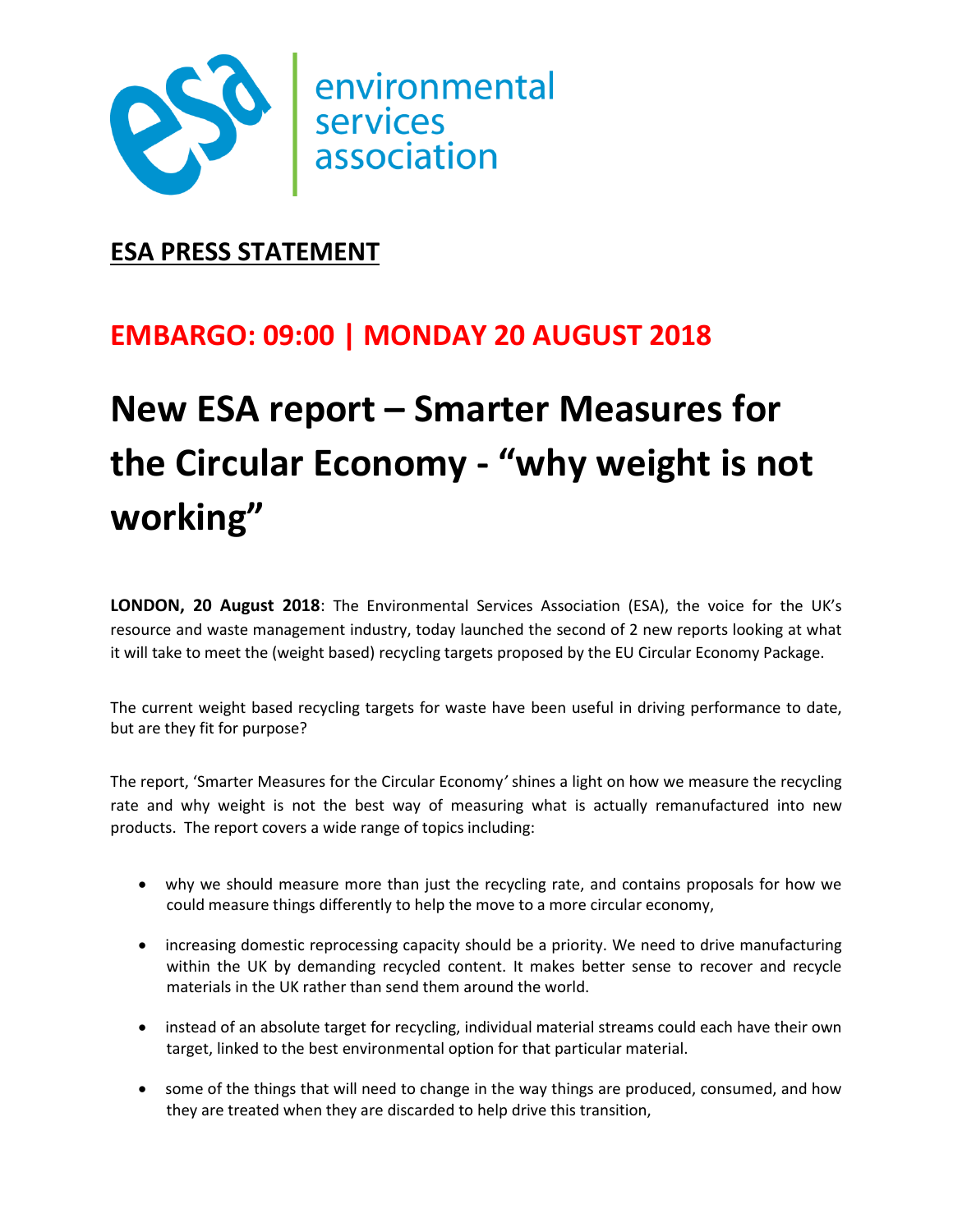- products containing "hard to recycle" materials should attract a cost of recovery charge. This charge could also drive investment into product redesign and methods to recover and reuse key components
- how manufacturers, businesses, local residents, public-sector and waste management professionals will all have a part to play to improve our environmental performance.

ESA's Executive Director, Jacob Hayler said:

*"Current EU waste policy measures success or failure on the basis of how heavy something is when it is recycled. There is clearly scope in a post-Brexit world for us to do something much smarter which actually focuses properly on environmental outcomes and enables us to capture more value from our waste resources.*

*This report examines how we could bring this about in practice. It offers a clear and pragmatic route-map for introducing new metrics alongside our current weight based system, which could offer us the future flexibility to phase out the most problematic materials and decarbonise our waste and recycling systems most effectively."*

A copy of the report can be found on the ESA website at: [http://www.esauk.org/esa\\_reports/](http://www.esauk.org/esa_reports/)

## **ENDS**

### **Notes to editors:**

- 1. The **Environmental Services Association** (ESA) is the trade association representing the UK's resource and waste management industry, which is leading the transformation of how the UK's waste is managed.
- 2. We work with all levels of government, regulators and the public to deliver a more sustainable waste and resource management solution for the UK. ESA's recent Circular Economy report *'Going for Growth – A practical route to a circular economy*', which outlines how a Circular rather than a linear economy can help manage resources sustainably, can be downloaded [here.](http://www.esauk.org/esa_reports/Circular_Economy_Report_FINAL_High_Res_For_Release.pdf)
- 3. ESA's Members manage waste on behalf of the whole of society and we are recovering more than ever before. For example, the industry has helped quintuple the UK's household recycling rates over the last decade.

#### **4. The sector at a glance**

- Total turnover: **£11 billion**
- Direct Employment: **106,000 people** *(including waste collection, treatment and materials recovery)*
- Municipal waste handled each year: **27 million tonnes**
- Energy generated (across landfill gas, anaerobic digestion and energy from waste) each year: **approximately 11,867 GWh,** which is 3.5% of the UK's electricity